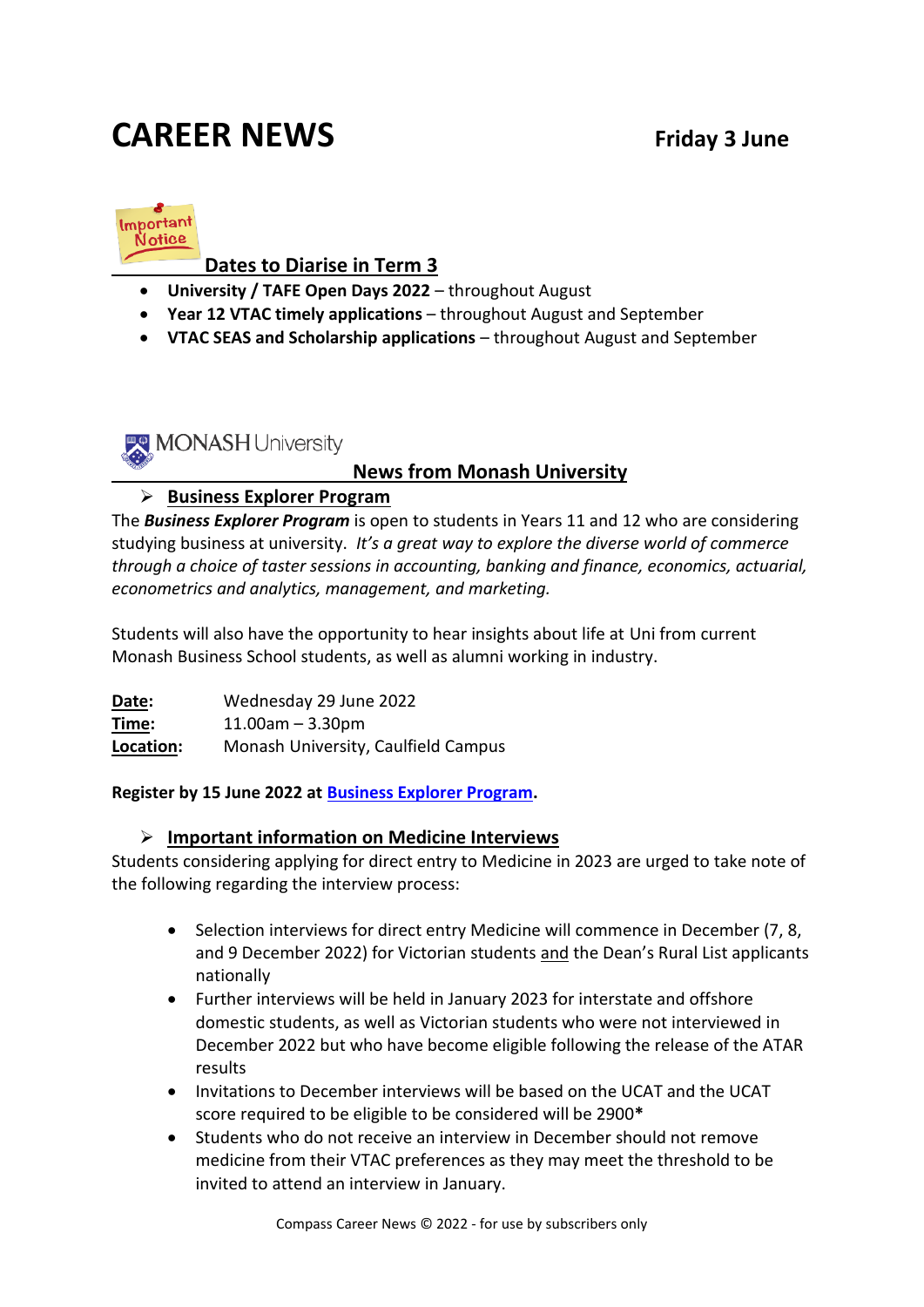- Interviews will be held virtually.
- Offers of a place in medicine will be based on equal weighting of UCAT, ATAR, Interview and will be made in the January 2023 offer round.

This information, as well as additional details in relation to the admission process, can be found [online](https://www.monash.edu/medicine/som/direct-entry/domestic) and there is also a very helpful **FAQs**.

For students interested in pursuing **Graduate Entry Medicine**, the Faculty of Science has developed a *new* [online resource](https://www.monash.edu/science/future-students/your-essential-guide-domestic-students/science-as-a-pathway-to-medicine) to help with understanding the progression and process.

**\***NOTE: The UCAT cut-off score from a preceding year is indicative only and will change with each intake depending on the distribution of scores and the number of applicants applying to Monash each year. Therefore, the cut-off score may change for each cohort.

#### ➢ **Psychology (Honours) Update**

From 2023, the Bachelor of Psychology (Honours) program is changing to a three-year Bachelor of Psychology. The Psychology honours one-year program will still be available for direct application at the completion of the three-year program.



#### **BMW NextTech Program**

*NextGen and BMW are hiring for the BMW NextTech Program. NextTech is an industry leading and modern accelerated three-year apprenticeship program developed in partnership between BMW Group Australia and NextGen Jobs. This is not just another automotive apprenticeship, NextTech is at the forefront of automotive technician development and where traditional methods meet the future of technological industry advancement.*

This is a FANTASTIC opportunity for young people who want to get into the automotive industry.

**Students keen on finding out more are advised to watch this [YouTube clip,](https://www.youtube.com/watch?v=WCUr2Q8lcSk) and browse the following link - [NextGen Jobs.](https://www.nextgenjobs.org.au/nexttech)** 

holmesglen

#### **Diploma of Event Management/Live Production**

The [Diploma of Event Management](https://holmesglen.edu.au/Courses/Hospitality-Tourism-and-Events/Events/Diploma-of-Event-Management/) has been developed with a strong focus on experiential learning at *festivals, conferences and stadium productions*. Students work closely with industry experts to gain the skills and knowledge needed to create, develop, and stage special events while coordinating a team in an efficient and productive manner.

Students are involved with the production of the Victorian State Schools Spectacular, held annually at Melbourne Arena, as well as large scale cultural events, including: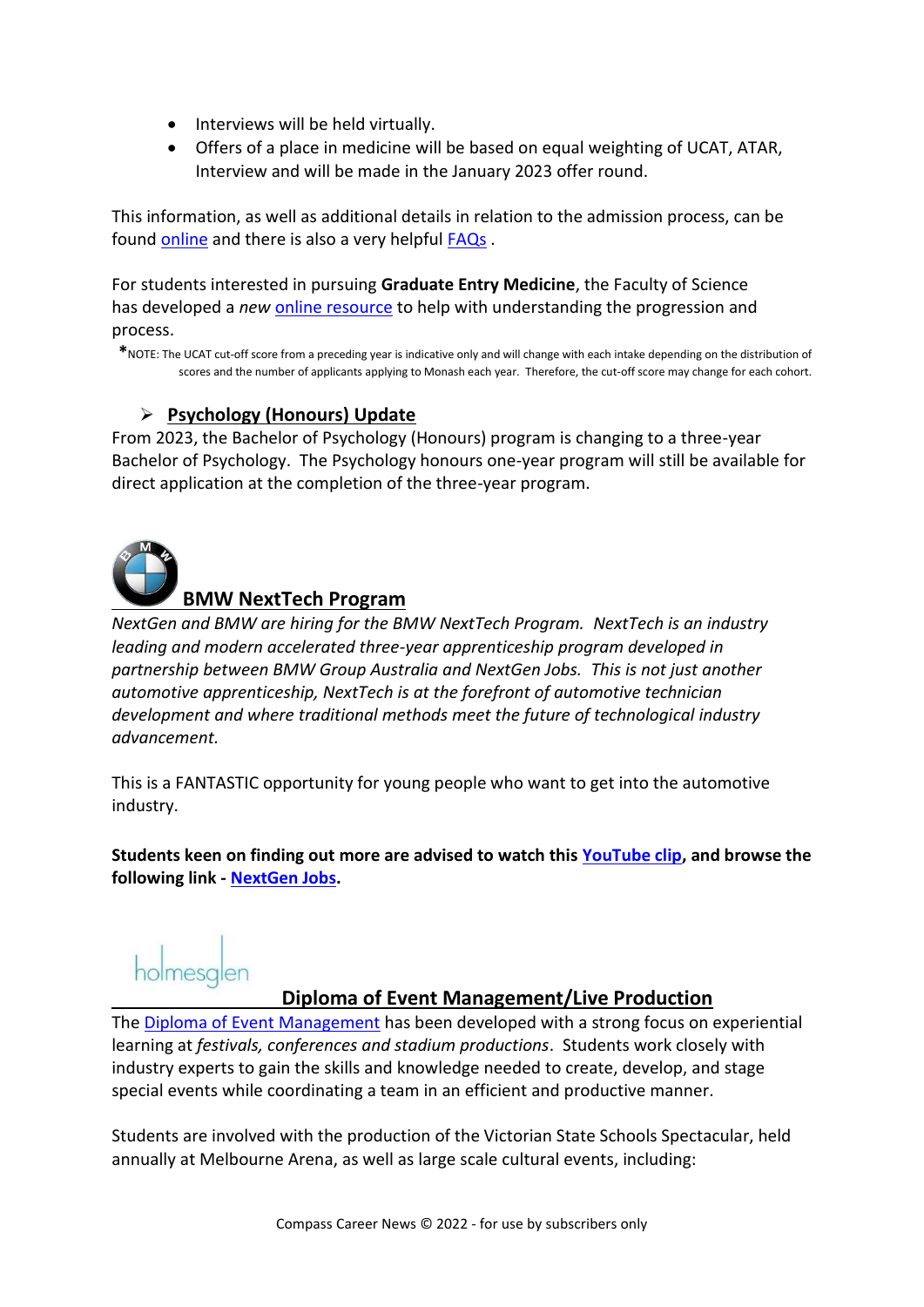- Local government major community events
- Melbourne Cup Carnival
- Major exhibitions, trade shows and conferences
- VineHop Festival
- Seven Sisters Festival

After successful completion of the course, graduates will have developed the contacts and obtained the valuable experience that can open the doors to a successful career in event management. Holmesglen graduates have gone on to work for events such as the St Kilda Festival, Melbourne Spring Fashion Week, Australian Open, Melbourne Cup Carnival, White Night, major music festivals, business conferences and venues.



#### **Teach The Future. Make An Impact with a Career in Teaching**

*We're looking for 4,000 new teachers. Are you in? There has been major investment in making sure teachers have better pay, greater professional development possibilities and more diverse career opportunities than ever before. If you're thinking about a career in teaching, now is the time.*

Whether it's about *learning about the benefits of becoming a teacher*, or finding out more about the *teaching courses* on offer, and/or *pathways to becoming a teacher*, students are encouraged to browse **[Victorian Government -](https://www.vic.gov.au/TeachTheFuture?gclid=EAIaIQobChMI1LyrhKCi9wIVlYdLBR2gNAgAEAAYAyAAEgKKjfD_BwE) Teach The Future**.

# **Federation Why Study Science at Fed Uni?**

Why study a science degree at Fed Uni? Federation University prides itself in having -

- A highly practical degree
- Strong connections with industry
- Lecturers with industry experience
- An excellent Work Integrated Learning program

The program is delivered in small, applied laboratory classes and workshops, allowing the development of advanced skills sought by employers. The emphasis is on acquiring skills in scientific communication, data analysis and quantitative literacy, problem solving and research skills, and a comprehensive understanding of the scientific and ethical framework of at least one major study area.

Program majors include *Biochemistry, Biological Science, Behavioural Science, Chemistry, Ecology, Environmental Restoration, Exercise Science, Health and Nutrition, Information Technology, Mathematics* (major at Ballarat, minor at Gippsland and online),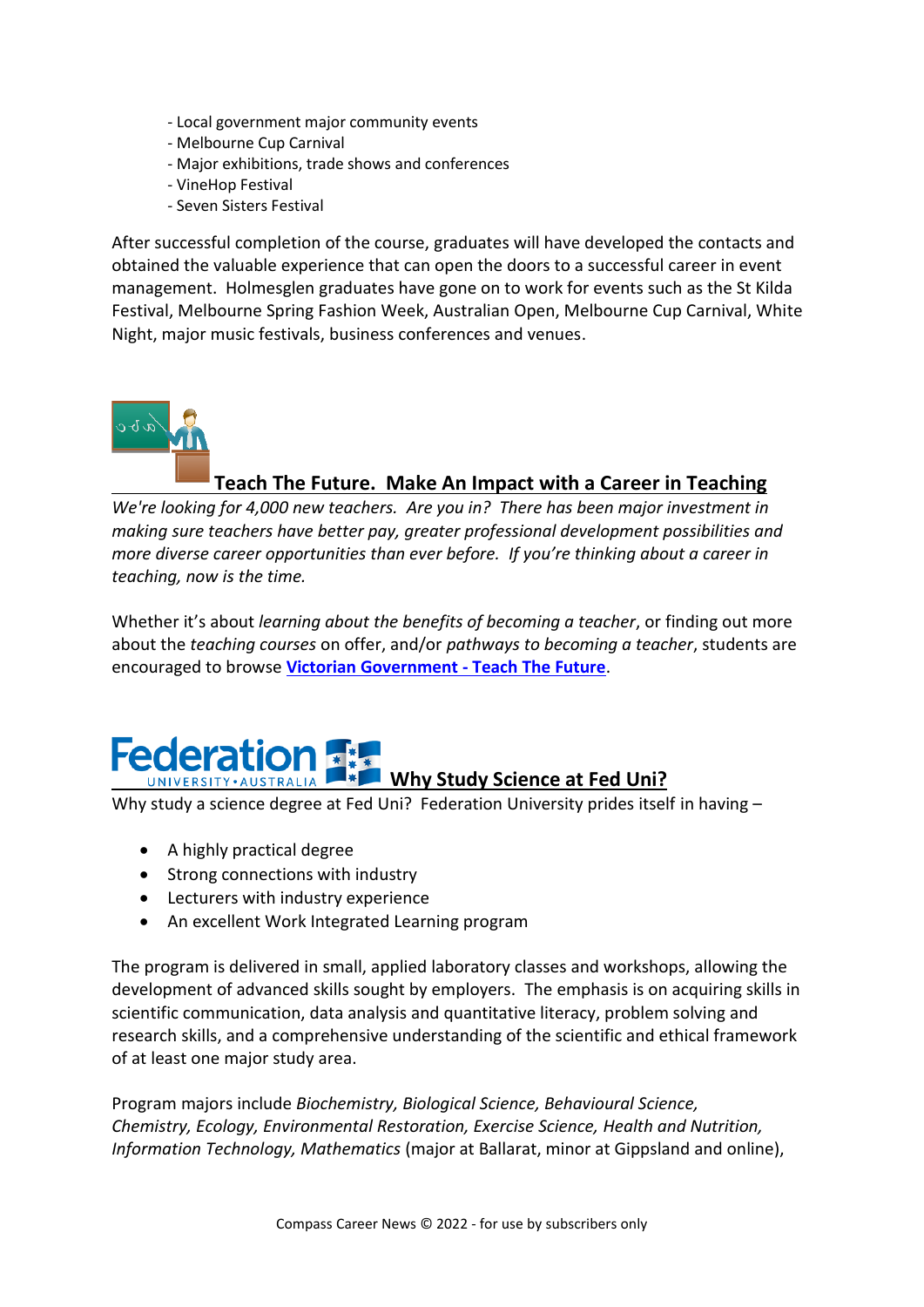*Microbiology* and *Molecular Biology.* A minor in *statistics* is also on offer.

Depending on a student's major, they may find government or private sector employment in medical science, earth science, environmental management, analytical laboratories, computer support, health, environmental planning and sustainability, consultancy, or research.

The analytical skills of science graduates are also in high demand in education, marketing, administration, and business management. Graduates may also choose from a range of specialist post-graduate research and study areas.

**Find out more at [Science at Fed Uni.](https://study.federation.edu.au/course/DSC5)**



#### **News from Victoria University**

#### ➢ **Undergraduate Information Series**

VU has put together a series of informative *videos* that cover course details and highlights from a number of its Undergraduate courses. These videos are a great resource as they provide students information on a particular course. Each video is approximately 15-20 minutes in length and include insights from academics and current students. They also cover placement opportunities, the VU Block Model, and pathways information.

Currently published videos cover:

*Creative Arts, Business, Community Development and Criminal Justice, Education, Engineering and Built Environment, Law and Legal Services, Sport Science, Fitness, Physical Education, Exercise Science, and Sports Management, and Youth Work and Social Work.* 

More videos will be uploaded throughout the year covering even more areas of interest.

**Visi[t Undergraduate Information Sessions](https://study.vu.edu.au/ug-on-demand) to watch.**

#### ➢ **Podcasts**

Kim Whitty at Roadmap Education teamed up with VU to create a couple of *podcasts* to give a student and academic perspective on their course, as well as some great tips for current VCE students.

**Declan - [Bachelor of Exercise Science \(Sport Practice\) -](https://www.roadmapeducation.com/podcast/44) Ep 44 Dr Marc C-Scott - [Screen Media and Animation and Visual Effects -](https://www.roadmapeducation.com/podcast/42) Ep 42 Tayla - [Medical Science and Paramedicine -](https://www.roadmapeducation.com/podcast/41) Ep 41 Mark - [Osteopathy -](https://www.roadmapeducation.com/podcast/40) Ep 40 Oliver - [Criminal Justice -](https://www.roadmapeducation.com/podcast/46) Ep 46**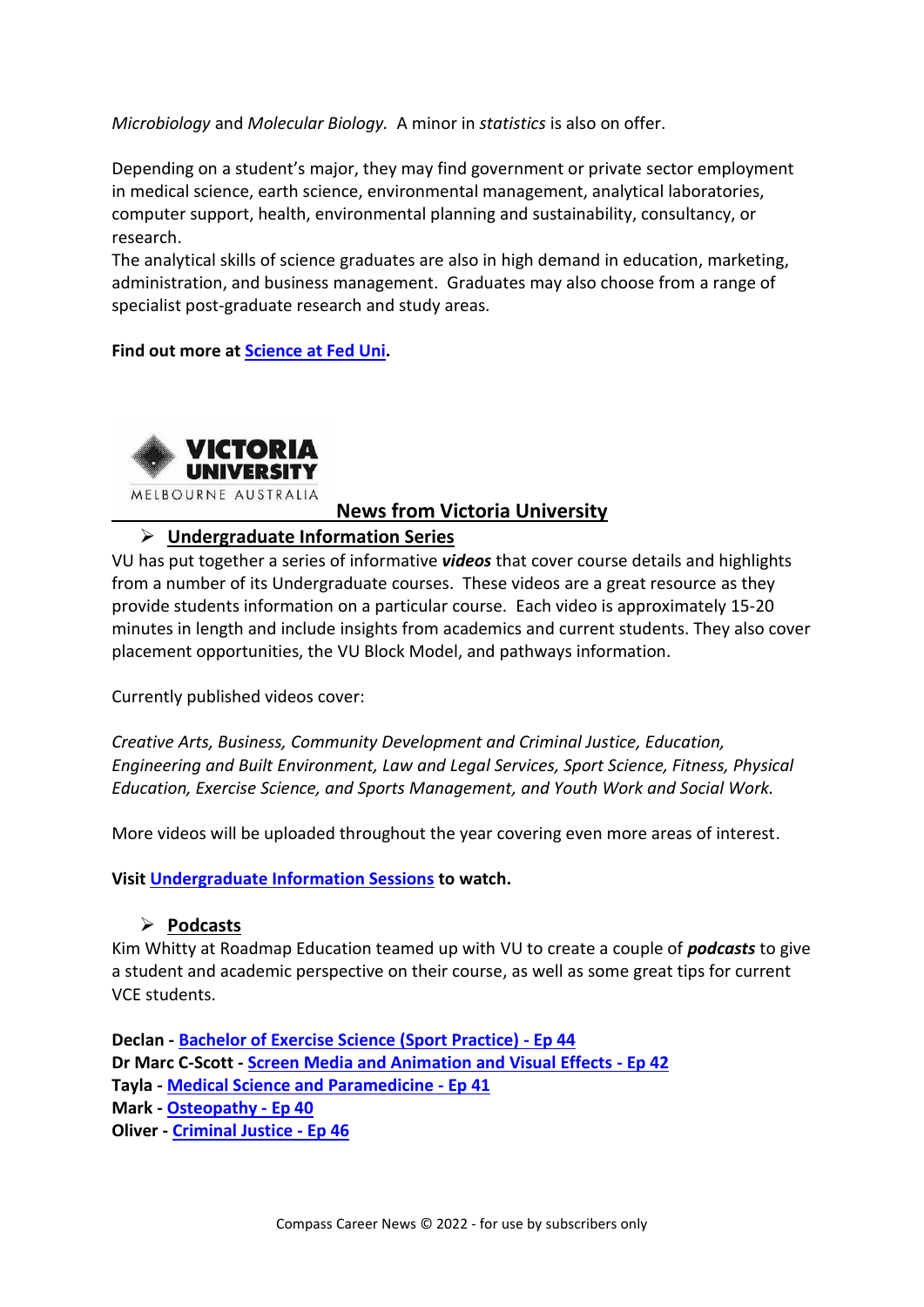

Several Victorian universities offer **Computer Science degrees** and below is a list of many of these courses.

#### **For a comprehensive list of all courses (including the many double-degree options) on offer at both TAFEs and universities, visit [VTAC.](http://www.vtac.edu.au/)**

| <b>INSTITUTION</b>                                                | <b>VCE PREREQUISITES</b>                                                                                                                                                                                                                                                                                                                                                                                                           | <b>MAJOR STUDIES IN 2022</b>                                                                                                                                                                                                                                                                                                                                                                                                                    |
|-------------------------------------------------------------------|------------------------------------------------------------------------------------------------------------------------------------------------------------------------------------------------------------------------------------------------------------------------------------------------------------------------------------------------------------------------------------------------------------------------------------|-------------------------------------------------------------------------------------------------------------------------------------------------------------------------------------------------------------------------------------------------------------------------------------------------------------------------------------------------------------------------------------------------------------------------------------------------|
| <b>DEAKIN</b><br>M - Melbourne Campus                             | Units 3 and 4: a study score of at least 25 in<br>English (EAL) or at least 20 in English other<br>than EAL.<br>2022 ATAR: 63.90 (M)                                                                                                                                                                                                                                                                                               | Algorithms, Artificial Intelligence, Computer science,<br>Computer software, Computing systems, Computing systems<br>integration, Cyber-physical computing, Data and information<br>management, Data mining and machine learning, Data<br>science, Embedded computing, Programming, Project<br>management, Robotics, Sensors and data, Software design<br>and development, System prototyping.                                                  |
| <b>LA TROBE</b><br>M - Melbourne Campus                           | Units 3 and 4: a study score of at least 25 in<br>English (EAL) or at least 20 in English other<br>than EAL; Units 3 and 4: a study score of at<br>least 20 in one of Maths: Mathematical<br>Methods or Maths: Specialist Mathematics.<br>2022 ATAR: 58.75 (M)                                                                                                                                                                     | Artificial intelligence, Cloud analytics, Data science, Software<br>engineering.                                                                                                                                                                                                                                                                                                                                                                |
| <b>MONASH</b><br>Cl - Clayton Campus                              | Units 3 and 4: a study score of at least 27 in<br>English (EAL) or at least 25 in English other<br>than EAL; Units 3 and 4: a study score of at<br>least 25 in one of Maths: Mathematical<br>Methods or Maths: Specialist Mathematics.<br>2022 ATAR: 84.15 (CI)<br>Note: Monash also offers the Bachelor of Computer<br>Science Advanced (Honours) at the Clayton Campus with<br>the same prerequisite VCE subjects and ATAR 95.70 | Algorithms and data structures, Artificial intelligence,<br>Computational science, Computer architecture, Computer<br>graphics, Computer programming, Computer science,<br>Computing theory, Data science, Databases, Distributed<br>systems and applications, Information and communication<br>technology, Information technology, Machine learning,<br>Programming, Software development, Systems development,<br>Web and mobile development. |
| <b>RMIT</b><br>C - City Campus                                    | Units 3 and 4: a study score of at least 30 in<br>English (EAL) or at least 25 in English other<br>than EAL; Units 3 and 4: a study score of at<br>least 25 in one of Maths: Mathematical<br>Methods or Maths: Specialist Mathematics.<br>2022 ATAR: 75.05 (C)                                                                                                                                                                     | Agile Software engineering, Algorithms and data structures,<br>Artificial intelligence, Big Data, Cloud computing, Computer<br>and network security, Data Science, Databases, Enterprise<br>systems, Internet, Machine Learning, Networks and data<br>communications, Operating systems, Problem solving,<br>Programming, Programming (.Net, Java, C++), Security, User-<br>centred design.                                                     |
| <b>SWINBURNE</b><br>H - Hawthorn Campus<br>** Professional degree | Units 3 and 4: a study score of at least 25 in<br>English other than EAL or at least 30 in English<br>(EAL); Units 1 and 2: satisfactory completion in<br>two units (any study combination) of any<br>Mathematics.<br>2022 ATAR: 58.50 (H)<br>2022 ATAR: 70.40 (H) **                                                                                                                                                              | Artificial intelligence, Cybersecurity, Data science, Games<br>development, Internet of Things, Software development.                                                                                                                                                                                                                                                                                                                           |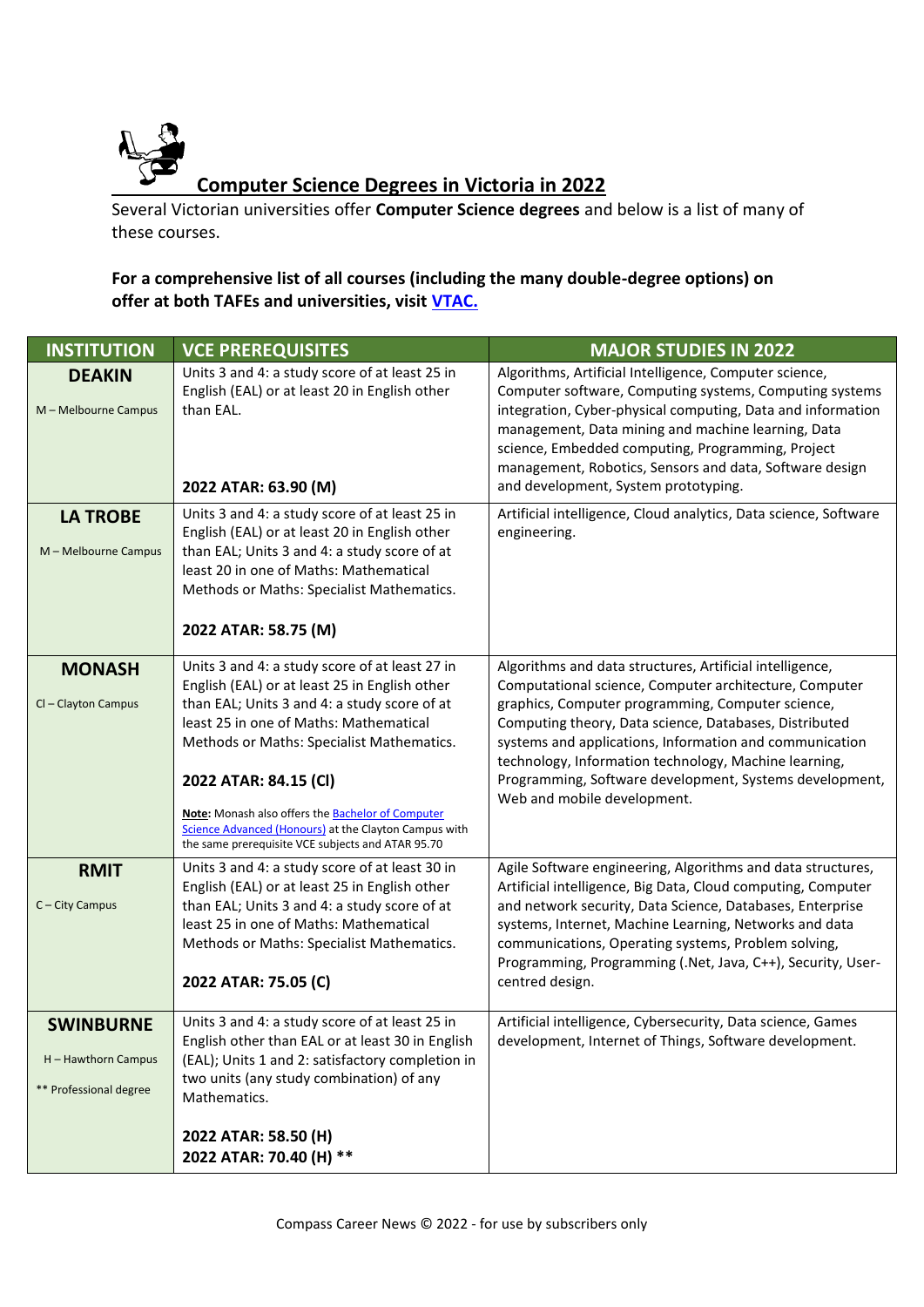

## **Information Technology Degrees in Victoria in 2022**

Several Victorian universities offer a broad range of **Information Technology** bachelor degrees and below is a list of many of these courses. **For a comprehensive list of courses (including the many double-degree options) on offer at both TAFEs and universities, visit [VTAC.](http://www.vtac.edu.au/)**

| <b>INSTITUTION</b>                                        | <b>VCE PREREQUISITES 2022</b>                                                                                                                                                                                                                                                                                                       | <b>MAJOR STUDIES IN 2022</b>                                                                                                                                                                                                                                                                                                                                                                                                                  |
|-----------------------------------------------------------|-------------------------------------------------------------------------------------------------------------------------------------------------------------------------------------------------------------------------------------------------------------------------------------------------------------------------------------|-----------------------------------------------------------------------------------------------------------------------------------------------------------------------------------------------------------------------------------------------------------------------------------------------------------------------------------------------------------------------------------------------------------------------------------------------|
| <b>CQU</b><br>M - Melbourne                               | Units 3 and 4: a study score of at least 25 in<br>any English.                                                                                                                                                                                                                                                                      | Application Development, Business Analysis, Cyber Security.                                                                                                                                                                                                                                                                                                                                                                                   |
|                                                           | 2022 ATAR: n/a                                                                                                                                                                                                                                                                                                                      |                                                                                                                                                                                                                                                                                                                                                                                                                                               |
| <b>DEAKIN</b><br>M - Melbourne<br>G - Geelong Waurn Ponds | Units 3 and 4: a study score of at least 25 in<br>English (EAL) or at least 20 in English other<br>than EAL.                                                                                                                                                                                                                        | Animation (games), Application development, Computer and network<br>security, Computer networks, Computer programming, Creative<br>technologies, Cyber security, Cyber security network operations,<br>Databases, Distributed systems and applications, Embedded systems,                                                                                                                                                                     |
|                                                           | 2022 ATAR: 60.45 (M) 62.00 (G)                                                                                                                                                                                                                                                                                                      | Game design and development, Game programming, Games<br>development, Information technology, Network and cloud technologies,<br>Networking, Networking and cloud computing, Object-oriented design,<br>Object-oriented programming, Operating systems, Programming, Project<br>management, Security management, Software development, Systems<br>and networks, Virtual and augmented reality, Web applications<br>programming, Web design.    |
| <b>FEDERATION</b><br><b>B-Berwick</b><br>G - Gippsland    | Units 3 and 4: a study score of at least 20 in<br>any English.                                                                                                                                                                                                                                                                      | Big Data and Analytics, Business Information Systems, Cloud and<br>Enterprise Computing, Networking and Security, Software Development.                                                                                                                                                                                                                                                                                                       |
| Ba-Ballarat                                               | 2022 ATAR: n/a (Be), n/a (Gi), n/a (Ba)                                                                                                                                                                                                                                                                                             |                                                                                                                                                                                                                                                                                                                                                                                                                                               |
| <b>LA TROBE</b><br>M - Melbourne<br><b>B</b> - Bendigo    | Units 3 and 4: a study score of at least 25 in<br>English (EAL) or at least 20 in English other<br>than EAL.                                                                                                                                                                                                                        | Artificial intelligence, Cloud analytics, Data Science, Information systems,<br>Information technology, Network engineering, Software engineering.                                                                                                                                                                                                                                                                                            |
|                                                           | 2022 ATAR: 55.25 (M) 57.85 (Be)                                                                                                                                                                                                                                                                                                     |                                                                                                                                                                                                                                                                                                                                                                                                                                               |
| <b>MONASH</b><br>C - Clayton                              | Units 1 and 2: satisfactory completion in two<br>units (any study combination) of Maths:<br>General Mathematics, Maths: Mathematical<br>Methods or Maths: Specialist Mathematics or<br>Units 3 and 4: any Mathematics; Units 3 and 4:<br>a study score of at least 27 in English (EAL) or<br>at least 25 in English other than EAL. | Business information systems, Computer networks and security,<br>Computer programming, Computer science (minor), Computing,<br>Cybersecurity (minor), Data science (minor), Games design (minor),<br>Games development, IT for business (minor), Information management,<br>Information technology, Interactive media, Mobile apps development<br>(minor), Software development, Software engineering (minor), Web<br>development (minor).    |
|                                                           | 2022 ATAR: 80.05 (CI)                                                                                                                                                                                                                                                                                                               |                                                                                                                                                                                                                                                                                                                                                                                                                                               |
| <b>RMIT</b><br>C - City                                   | Units 3 and 4: a study score of at least 30 in<br>English (EAL) or at least 25 in English other<br>than EAL; Units 3 and 4: a study score of at<br>least 20 in any Mathematics.<br>2022 ATAR: 65.10 (C)                                                                                                                             | Agile software development & Dev Ops, Business IT, Data networks,<br>Database administration, Databases, Graphics, Information technology,<br>Internet technology, Mobile programming, Networks and data<br>communications, Object-oriented modelling, Object-oriented<br>programming, Problem solving, Professional practice, Programming,<br>Programming (.Net, Java, PHP, Python), Project Management, Security,<br>System administration. |
| <b>SWINBURNE</b><br>H - Hawthorn                          | Units 3 and 4: a study score of at least 25 in<br>English other than EAL or at least 30 in English<br>(EAL).                                                                                                                                                                                                                        | Information technology, Network technology, Software technology.                                                                                                                                                                                                                                                                                                                                                                              |
|                                                           | 2022 ATAR: 55.40 (H)                                                                                                                                                                                                                                                                                                                |                                                                                                                                                                                                                                                                                                                                                                                                                                               |
| <b>VICTORIA</b><br>F-Footscray Park                       | Units 3 and 4: a study score of at least 25 in<br>English (EAL) or at least 20 in English other<br>than EAL; Units 3 and 4: a study score of at<br>least 20 in any Mathematics.                                                                                                                                                     | Network and system computing, Web and mobile application<br>development.                                                                                                                                                                                                                                                                                                                                                                      |
|                                                           | 2022 ATAR: n/a (FP)                                                                                                                                                                                                                                                                                                                 |                                                                                                                                                                                                                                                                                                                                                                                                                                               |